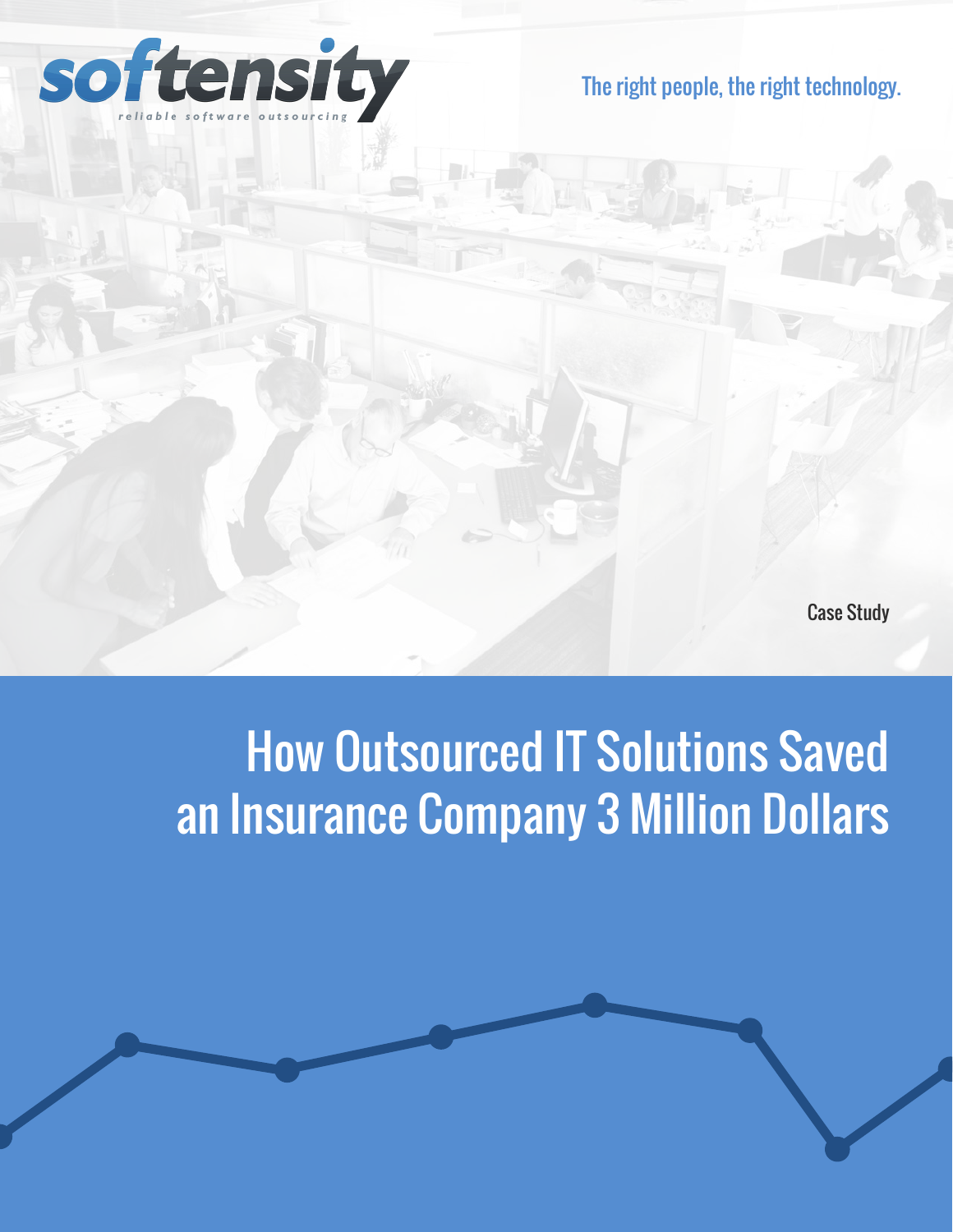

# How Outsourced IT Solutions Saved an Insurance Company 3 Million Dollars

In today's development environment, many companies do not have fully equipped in-house tech staff required for software application projects. For most businesses, custom software development is essential for operations and growth. As a result, software application development requires a wide array of disciplines to provide a complete solution, such as skilled front-end developers, graphic designers, backend software programmers, database architects and quality assurance testers. It's also uncommon for one or two individuals to possess the entire skill set necessary to complete software application development projects.

Adding to this challenging obstacle is the fact that it is typically not cost effective to hire additional staff for short or medium-term projects. It's a real-time problem that needs a real-time solution. When companies require additional staff or a certain IT specialty, they can turn to the experts at Softensity for comprehensive software development solutions. Softensity provides companies with a talented, experienced and knowledge specific team to build application solutions efficiently and promptly.

The following case study will step you through a real-life example of how Softensity provided a client with the expertise they needed to address a specific software development project, resulting in several million dollars in savings for the client.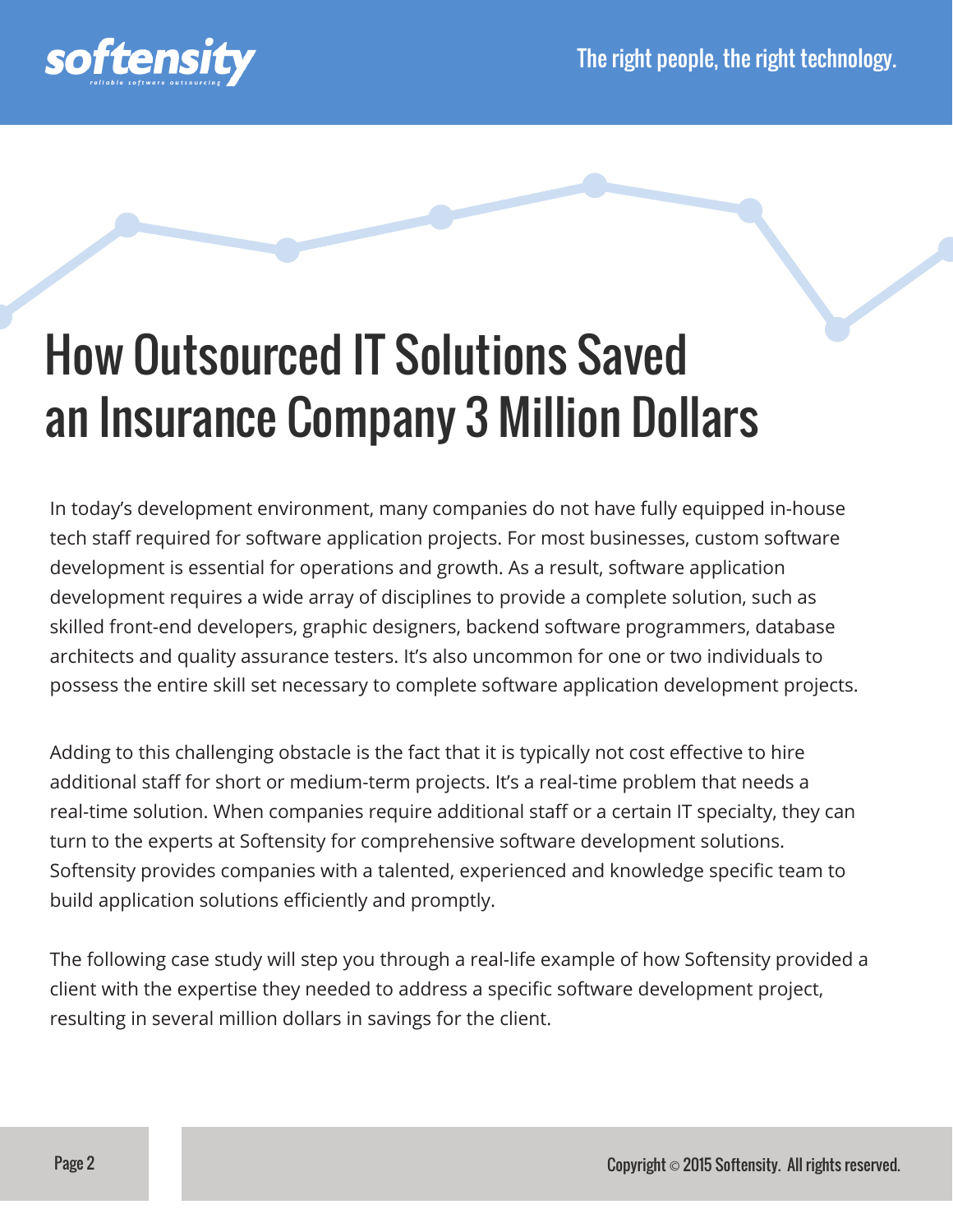

# Client Case Study: Insurance Company

Our client is a large insurance company that provides healthcare cost management. This leading insurance provider processes 40 million healthcare claims annually and services approximately 68 million consumers through 850,000+ healthcare providers. Their Quality Assurance Division audits multiple segments of the business to gather metrics on claims processing, contract reviews, training, customer service and other internal processes.

# Our Client's Data Problem

Historically, our client's Quality Assurance Division had been relying on Excel spreadsheets to complete weekly quality assurance tabulations and reviews. Each department within the division had a specific set of questions that applied to a

point score based on answers provided. Historical tracking was just about impossible due to periodic changes in questions and multiple versions of audit parameters. Spreadsheets were then emailed and consolidated into a single view. Once consolidated, the data was integrated and transformed into charts and graphs. All around, it was a labor-intensive weekly process that required several employees to meet critical deadlines for upper management.

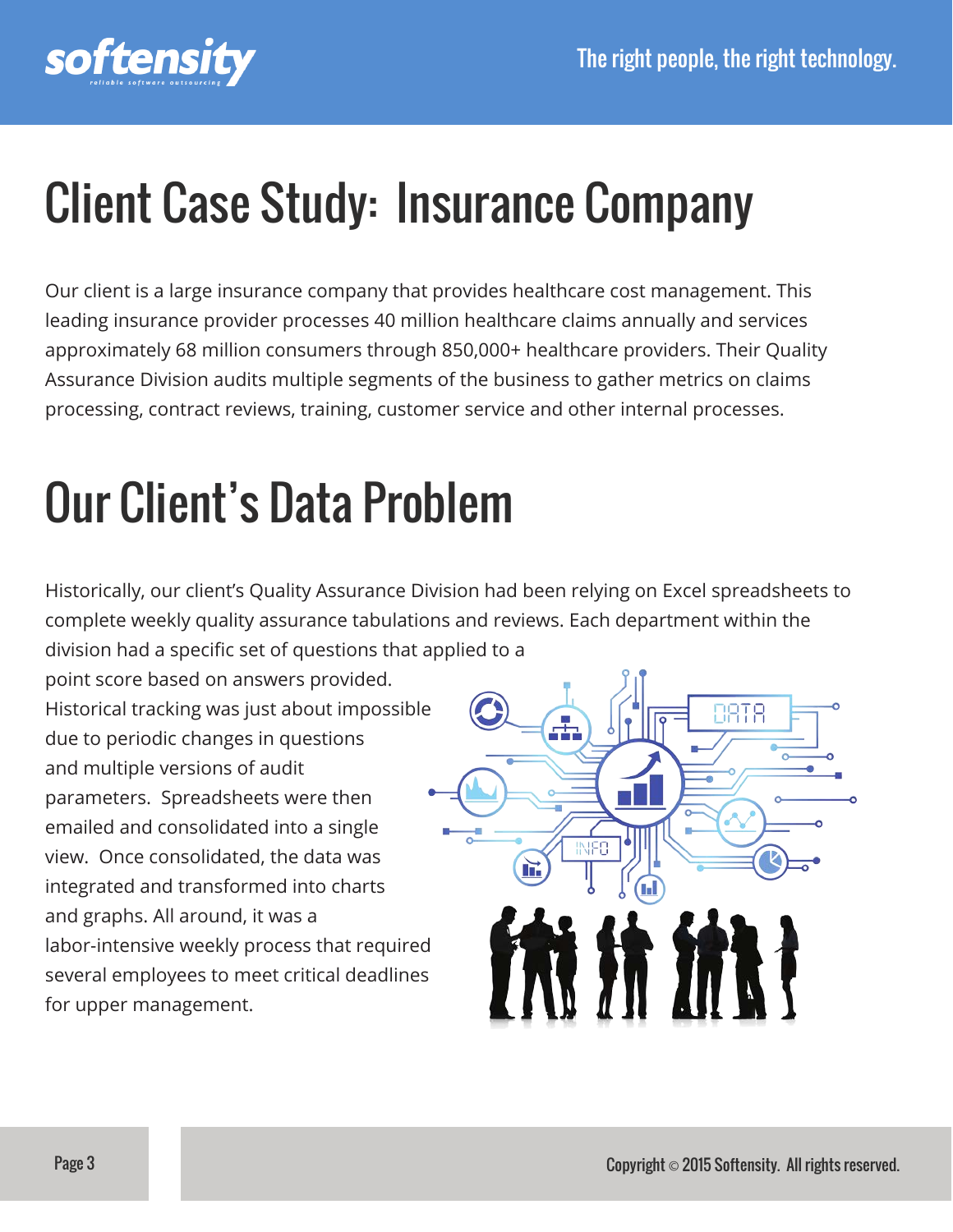

## The Solution Process: Discovery and Collaboration

At the beginning of the project, detailed documentation of the business processes was provided to Softensity to research potential solutions for the client's pain points. After a review of this documentation, Softensity set up a discovery session with the client on-site at their offices in New York. The initial session included in-depth discussions of existing processes and the gathering of business requirements.

After the initial discovery meeting, meetings were conducted weekly via email and web conference to further explore the business problem and ensure that all parties involved were in constant communication. After careful analysis and collaboration with the our insurance company client, Softensity came to the conclusion that an Audit Hub system was needed to streamline the business process and meet the company's requirements. An Audit Hub System would:

Build audit templates for multiple divisions:

- Allow for unlimited versioning and multiple scoring options
- Control permissions for access to audits and roles
- Collect audit data in real-time
- Carry an audit from start to completion using a defined business process
- Provide for feedback, rebuttal and override of sub-par audits
- Allow department heads to run pre-defined reports as needed

Softensity was able to provide the insurance company with an effective solution that would allow its Quality Assurance Division to enhance overall efficiency. They were able to accomplish this task by zeroing in on the actual audit process instead of utilizing the cumbersome Excel spreadsheets and having to email files internally between employees and upper management.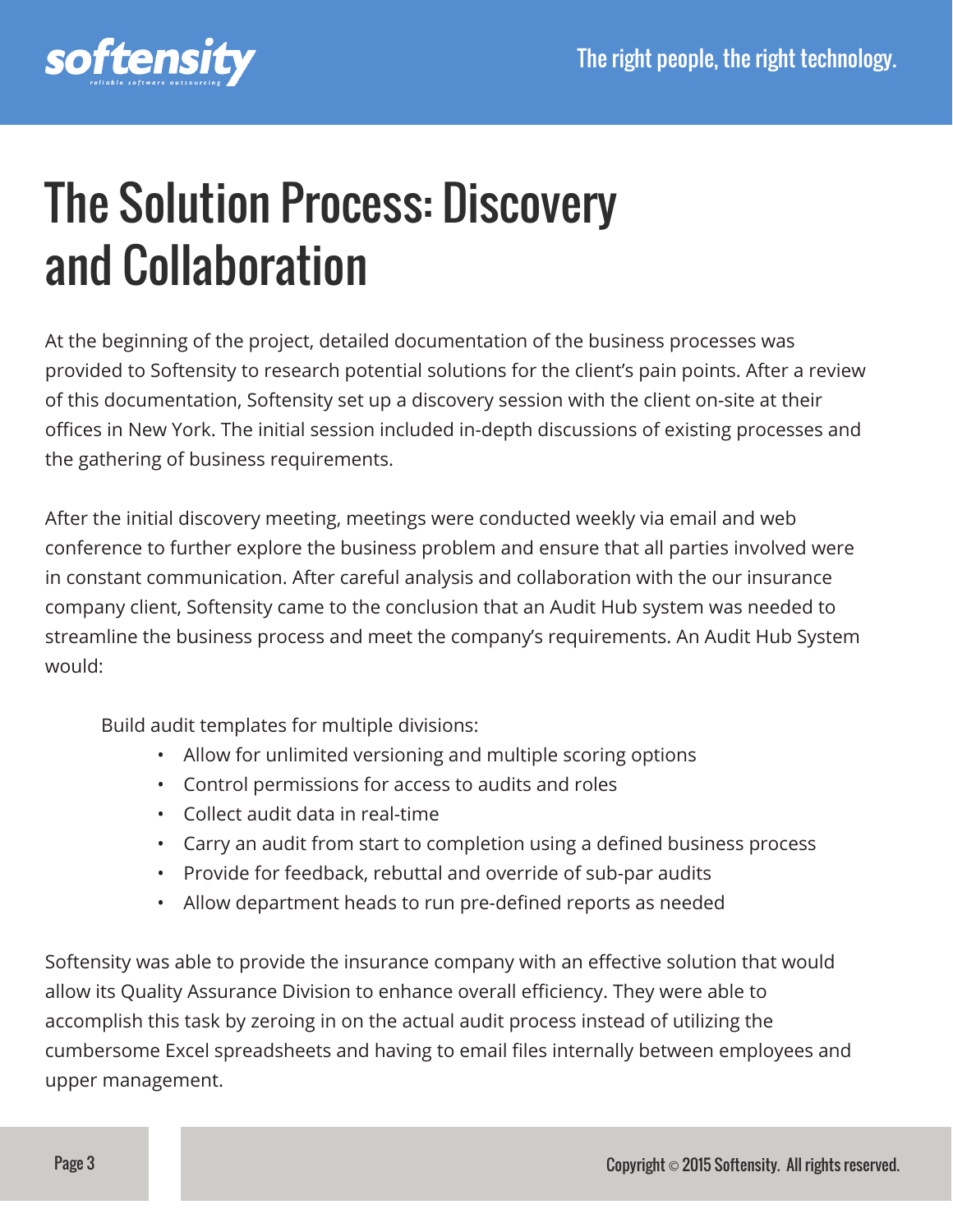

# An Inside Look: Key Components and Key Players

A key requirement for the client was to utilize its Windows Active Directory to control access to the Audit Hub for authorized personnel only. At the same time, the Quality Assurance team needed a flexible solution to control the visibility of audits for expansion and growth of its system due to the complex nature of multiple divisions and management hierarchies. While its existing Microsoft Office SharePoint Server 2007 could be extended to manage the complex hierarchy, the SharePoint database was not well matched to the intricate business process of the Audit Hub.

Our client wanted to utilize its existing Windows Active Directory to control access to the Audit Hub, but wanted to make sure that authorized personnel could only access the directory. However, due to the complex nature of the management hierarchy and multiple divisions, the Quality Assurance team needed a flexible solution to control the visibility of audits and allow for expansion and growth of the system. The project management team at Softensity brainstormed for an effective solution and concluded that the proper solution was to use SharePoint as a wrapper for permission and access. It was a solution that would allow administrative-level personnel within the Quality Assurance Department to add new users and levels of access to SharePoint people and groups without the need for system administrators.

#### s > SharePoint + Active Directory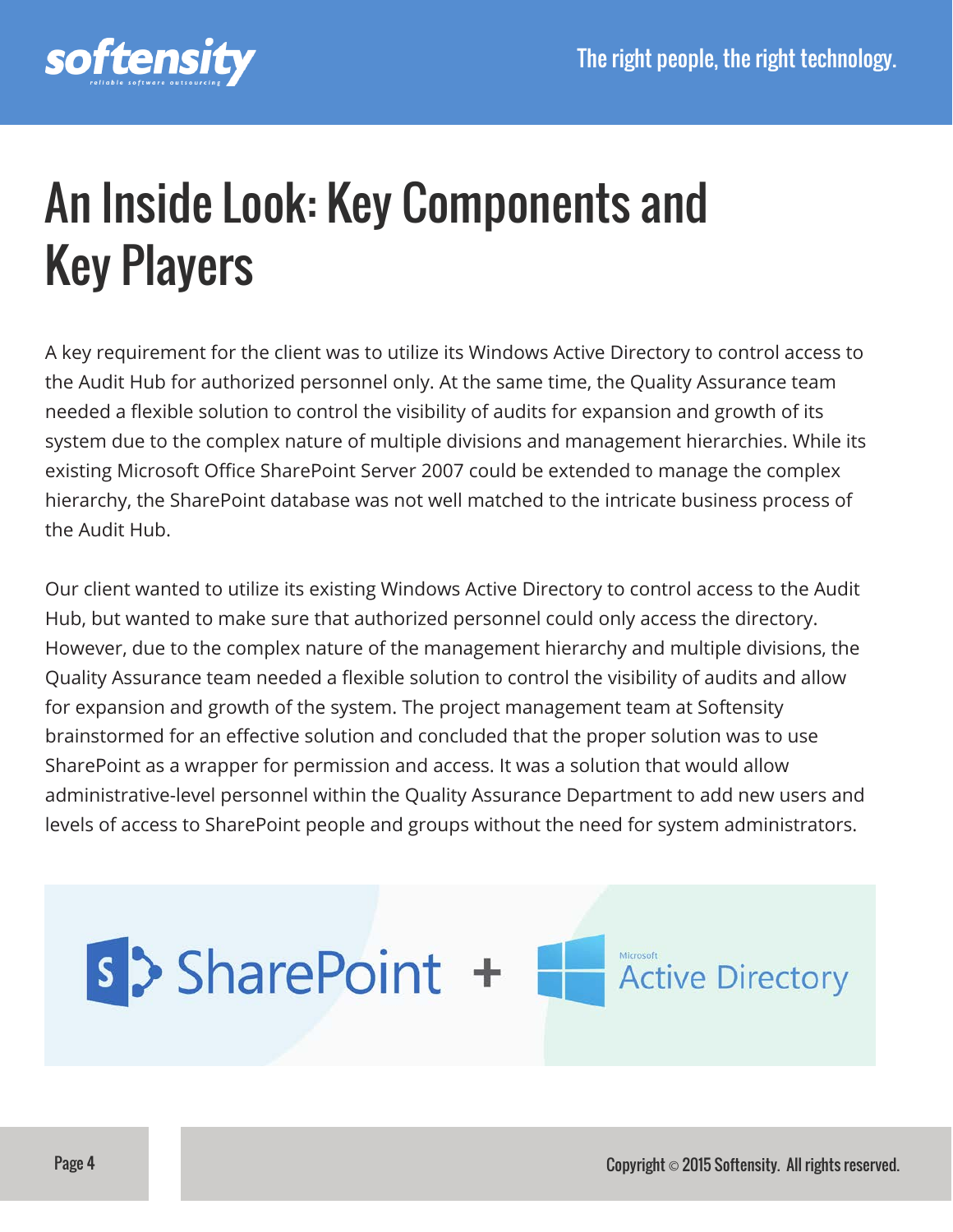

#### Communication: Another Key Ingredient for Success

For the success of any software solution, there needs to be open communication between all of the stakeholders and the outsourced development team. Right from the get-go, Softensity engaged our client's key players through weekly review sessions and web conferences. By communicating regularly, all parties could track progress and discuss the need for improvements or modifications. This process was critical for the development team to reach the point to where they could initiate software coding. All of the key stakeholders were a part of every status meeting via conference calls to stay in the loop on milestones. Their input during the process was critical and helped lead to a positive end result.



Through communication, the entire process was transparent and highly visible for all of the stakeholders. And after all of the development was completed, our client's team participated in user acceptance testing to identify and evaluate performance and any existing issues. In addition to providing the company with a talented development team, Softensity relied on in-depth communication as one of its key ingredients for success.

Softensity was able to offer our client with unparalleled outsourcing services with highly talented software professionals. Simply put, the client received the best of the best for their custom development solutions; an innovative team that could develop high performing and highly scalable applications they needed to make the project a success.